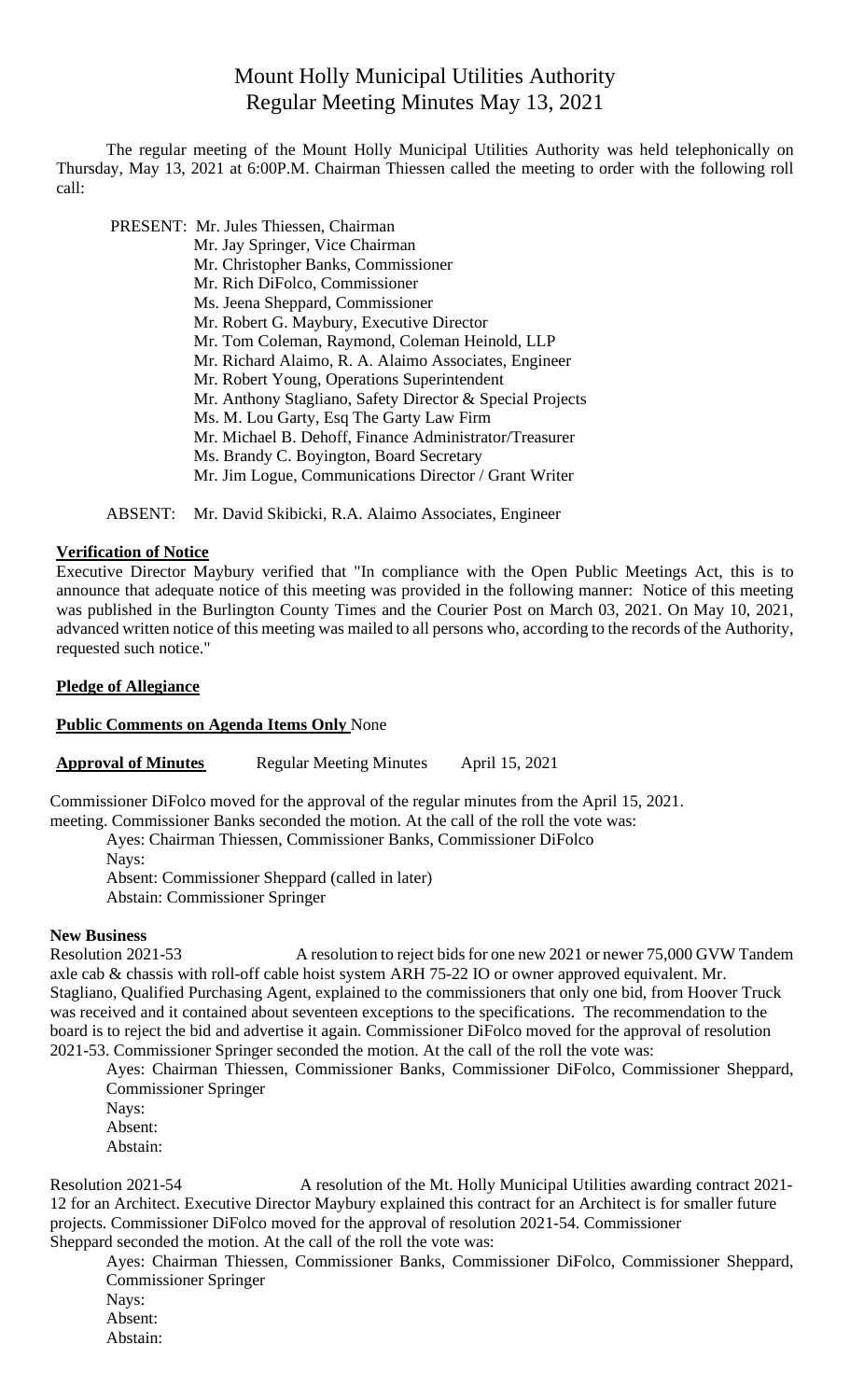Resolution 2021-55 A resolution of the Mt. Holly Municipal Utilities Authority authorizing the extension of a shared service agreement with the township of Mt. Holly for Administrative use of facilities at 37 Washington Street. Commissioner Sheppard moved for the approval of resolution 2021-55. Commissioner DiFolco. Seconded The motion. At the call of the roll the vote was:

Ayes: Chairman Thiessen, Commissioner DiFolco, Commissioner Sheppard, Commissioner Springer Nays:

Absent: Abstain: Commissioner Banks

Resolution 2021-56 A resolution appropriating funding from the improvement/replacement fund authorizing the advertisement of bids for upgrades to the Kelly's Pump Station in Hainesport, NJ. Commissioner Banks moved for the approval of resolution 2021-56. Commissioner Springer seconded The motion. At the call of the roll the vote was:

Ayes: Chairman Thiessen, Commissioner Banks, Commissioner DiFolco, Commissioner Sheppard, Commissioner Springer Nays:

Absent:

Abstain:

## **Consent Agenda**:

"All items listed with an asterisk (\*) are considered routine by the Authority and will be enacted by one motion. Should a commissioner wish to discuss a consent agenda item separately, that item can be removed from the consent agenda and considered in its normal sequence."

| <i><b>*Resolution 2021-49</b></i> | A resolution approving the operating expenses for the month of April.                                    |
|-----------------------------------|----------------------------------------------------------------------------------------------------------|
| $*$ Resolution 2021-50            | A resolution approving the sewer refunds for the month of April.                                         |
| *Resolution 2021-51               | A resolution approving the expenditures for the month of April from the<br>escrow fund.                  |
| <i>*</i> Resolution 2021-52       | A resolution approving the expenditures for the month of April from the<br>improvement replacement fund. |

Commissioner DiFolco moved for the approval of consent agenda. Commissioner Sheppard seconded The motion. At the call of the roll the vote was:

Ayes: Chairman Thiessen, Commissioner Banks, Commissioner DiFolco, Commissioner Sheppard, Commissioner Springer Nays: Absent: Abstain:

**Communications** None

## **To be presented by the public** None

**Report of the Executive Director** The Report of the Executive Director was received. Executive Director Maybury explained to the board that the developers for Wellington Farms/Viking Group, have been working with the Authority to define a recapture agreement for the sewer infrastructure they need to install for their project. Mr. Coleman stated a formal resolution will be presented at a future meeting. Executive Director Maybury stated the Authority submitted a ten minute video presentation featuring Authority Personnel to the Holbein school for their virtual Career Day. The Authority received a notification for a parcel on Route 206 in Eastampton Township, located directly behind the Lennar project proposing 345,000 square foot warehouse. Chairman Thiessen suggested a discussion on expanding the Authority's Sewer Service Area into Pemberton Township.

**Report of the Engineer** The Report of the Engineer was received.

**Report of the Operations Superintendent** The Report of the Operations Superintendent was received. Nothing to add.

**Report of the Safety Director and Special Projects** The Report of the Safety Director was received. Nothing to add.

**Report of the Solicitor** Nothing for open session will reserve comments for Executive Session.